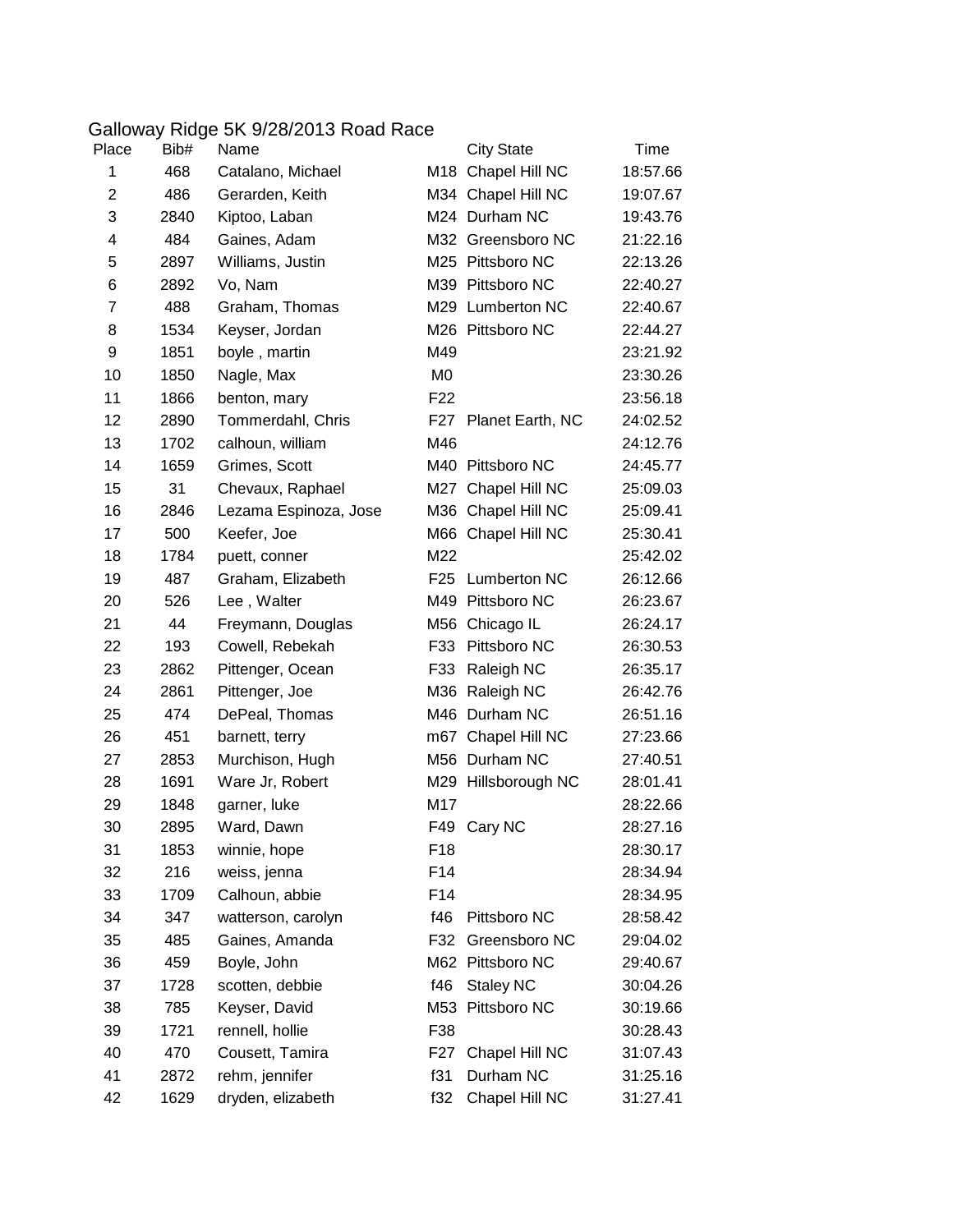| 43 | 166            | whitaker, caroline | F11             |                | 31:34.17 |
|----|----------------|--------------------|-----------------|----------------|----------|
| 44 | 25             | whitaker, jeremey  | M41             | Sanford NC     | 31:34.92 |
| 45 | 460            | Brady, Margaret    | F <sub>58</sub> | Durham NC      | 31:41.17 |
| 46 | 450            | Armstrong, Brian   | M66             | Raleigh NC     | 31:47.16 |
| 47 | 135            | Blotzer, Linda     | F68             | Diamondhead MS | 32:20.66 |
| 48 | 1802           | garner, kathy      | F42             |                | 32:33.17 |
| 49 | 1849           | bigham, stacy      | F39             |                | 32:51.17 |
| 50 | 461            | Braley, Shirley    | F <sub>57</sub> | Chapel Hill NC | 33:05.76 |
| 51 | 424            | Bolejack, Megan    | F31             | Pittsboro NC   | 33:07.16 |
| 52 | 441            | Pekarek, Beth      | F56             | Pittsboro NC   | 33:11.41 |
| 53 | 494            | Heritage, Charlie  | M34             | Greensboro NC  | 33:13.17 |
| 54 | 1865           | DeVries, Abigail   | F37             | Chapel Hill NC | 33:15.01 |
| 55 | 348            | driscoll, brian    | M67             |                | 33:21.26 |
| 56 | 189            | aiken, janet       | F41             |                | 33:25.43 |
| 57 | 1727           | kissel, frank      | m <sub>0</sub>  | Chapel Hill NC | 33:27.67 |
| 58 | 495            | Hiatt, Richard     | M37             | Lowgap NC      | 33:54.91 |
| 59 | 2898           | Wilson, Jim        | M71             | Pittsboro NC   | 34:05.26 |
| 60 | 1736           | puett, meg         | F <sub>13</sub> |                | 34:09.18 |
| 61 | 480            | Estes, Paula       | F57             | Summerfield NC | 34:10.03 |
| 62 | 1753           | puett, david       | M51             |                | 34:11.02 |
| 63 | 493            | Haywood, Marion    | F66             | Chapel Hill NC | 34:27.27 |
| 64 | 475            | Dodd, Cathy        | F <sub>55</sub> | Apex NC        | 34:33.41 |
| 65 | 2889           | Tang, Dana         | F31             | Pittsboro NC   | 34:39.17 |
| 66 | 457            | Boozer, Ashley     | F <sub>27</sub> | Cary NC        | 34:49.41 |
| 67 | 264            | impoco, lisa       | F <sub>51</sub> |                | 34:53.69 |
| 68 | 349            | leonard, doug      | M55             |                | 34:56.60 |
| 69 | 1675           | Tanner, Emily      | F <sub>28</sub> | Greensboro NC  | 35:29.62 |
| 70 | 1852           | tanner, maria      | f58             | Siler City NC  | 35:29.88 |
| 71 | 1715           | Powers, Bill       | M79             | Chapel Hill NC | 35:49.19 |
| 72 | 479            | Estes, Dan         | M59             | Summerfield NC | 36:07.59 |
| 73 | $\overline{7}$ | whitaker, michelle | F37             | Sanford NC     | 36:24.11 |
| 74 | 2865           | Poinsett, Amber    | F28             | Alamance NC    | 37:26.09 |
| 75 | 1864           | Keck, Laura        | F <sub>25</sub> | Siler City NC  | 37:27.60 |
| 76 | 499            | Johnson, Chris     | M39             | Siler City NC  | 37:43.34 |
| 77 | 2876           | Rogers, Sion       | M79             | Pittsboro NC   | 38:45.67 |
| 78 | 2884           | Scott, Jennifer    | f41             | Pittsboro NC   | 38:50.42 |
| 79 | 1666           | peele, michael     | M67             | Pittsboro NC   | 38:51.59 |
| 80 | 2841           | kissel, anne       | f64             | Chapel Hill NC | 38:53.41 |
| 81 | 458            | Boyle, Carolyn     | F63             | Pittsboro NC   | 38:59.66 |
| 82 | 483            | Freundlich, Gary   | M49             | Pittsboro NC   | 39:42.42 |
| 83 | 520            | Dyess, Tim         | M54             | Chapel Hill NC | 40:15.16 |
| 84 | 2845           | Lezama, Kathleen   | F <sub>51</sub> | Chapel Hill NC | 40:48.58 |
| 85 | 533            | Caruso, Catherine  | F32             | Apex NC        | 41:17.10 |
| 86 | 2869           | Rainville, Heather | F43             | Pittsboro NC   | 41:25.41 |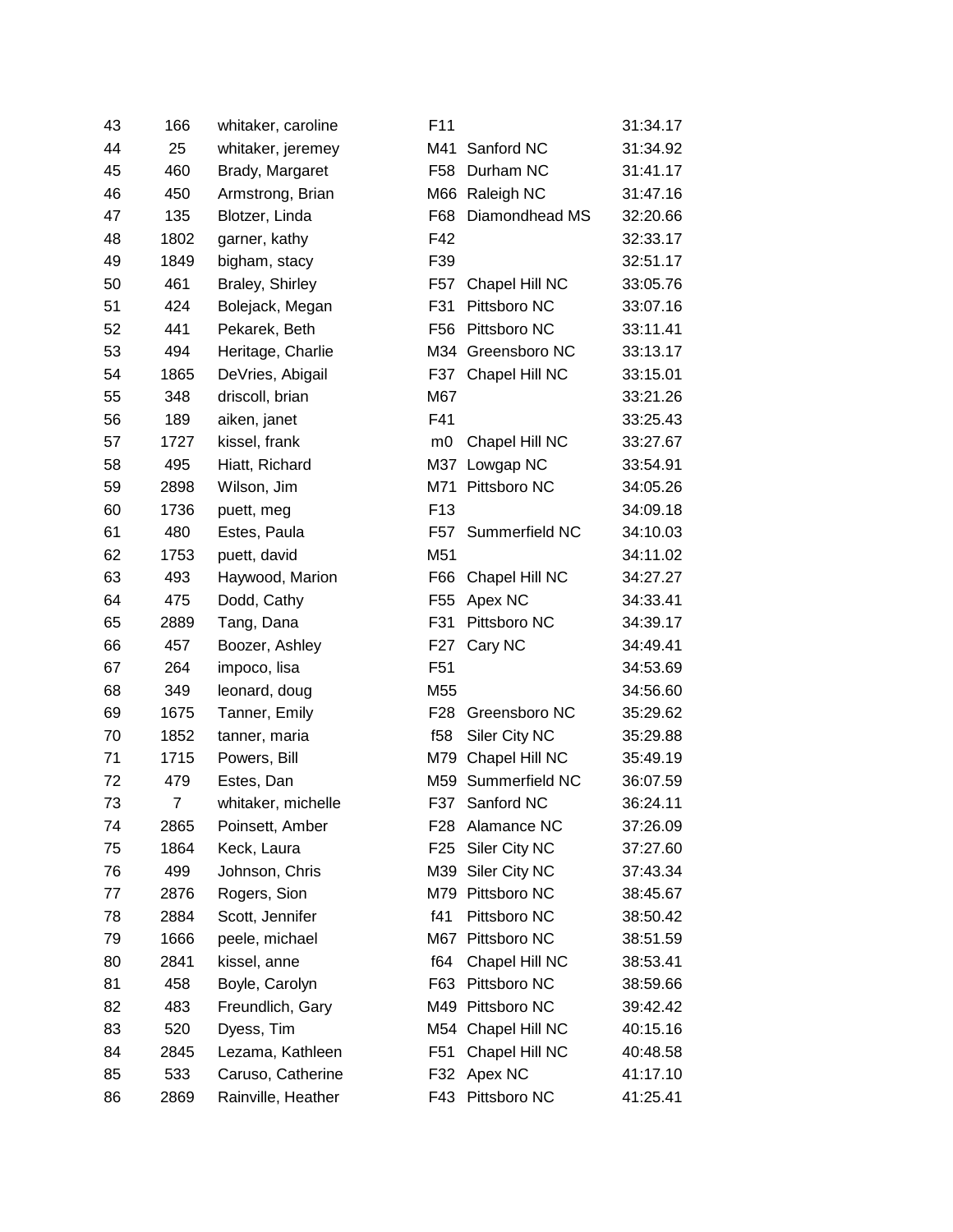| 87  | 2848 | Lishchynsky, Jillian    | F11             | <b>CARY NC</b>      | 41:41.17 |
|-----|------|-------------------------|-----------------|---------------------|----------|
| 88  | 1860 | owens, frank            | M49             |                     | 41:41.43 |
| 89  | 2847 | Lishchynsky, Chloe      | F11             | <b>CARY NC</b>      | 41:41.92 |
| 90  | 48   | Birth, Rodney           |                 | M53 Durham NC       | 41:54.85 |
| 91  | 2887 | Storey, James           |                 | M43 Durham NC       | 43:22.67 |
| 92  | 482  | Freundlich, Donna       |                 | F55 Pittsboro NC    | 44:08.92 |
| 93  | 1716 | Powers, Ann             | f75             | Chapel Hill NC      | 44:26.18 |
| 94  | 454  | Black, English          | F37             | Durham NC           | 44:54.67 |
| 95  | 2857 | Novak, Patricia         | F72             | Pittsboro NC        | 45:23.68 |
| 96  | 2899 | Wilson, Lee             | F71             | Pittsboro NC        | 45:23.86 |
| 97  | 2896 | Wenger, Janice          | F60             | Pittsboro NC        | 45:24.13 |
| 98  | 1857 | levine, arnold          | M74             |                     | 45:32.33 |
| 99  | 434  | Mandel, Stan            |                 | M77 Pittsboro NC    | 45:39.91 |
| 100 | 2844 | Lein, Marian            | F75             | Pittsboro NC        | 47:06.67 |
| 101 | 256  | brigman, richard        | M65             |                     | 47:33.17 |
| 102 | 346  | thorne, claire          | F43             |                     | 47:33.59 |
| 103 | 217  | brigman, martha         | F63             |                     | 48:00.94 |
| 104 | 2854 | Nadolny, Richard        | M69             | Pittsboro NC        | 48:07.41 |
| 105 | 2855 | Nadolny, Theresa        | F <sub>57</sub> | Pittsboro NC        | 48:07.86 |
| 106 | 2881 | Salmon, Beth            | F49             | Clayton NC          | 48:18.91 |
| 107 | 467  | carnell, stephanie      | F38             | Roxboro NC          | 48:21.67 |
| 108 | 2873 | Rodriguez, Amy          | F <sub>29</sub> | Chapel Hill NC      | 48:22.59 |
| 109 | 490  | Grulke, Noelle          | F32             | Pittsboro NC        | 48:33.66 |
| 110 | 462  | brennan stanko, claire  | F37             | Apex NC             | 48:35.84 |
| 111 | 2843 | Ladd, Karen             | F64             | Pittsboro NC        | 48:55.83 |
| 112 | 2856 | Nessly, Larry           | M66             | Pittsboro NC        | 48:56.33 |
| 113 | 1862 | stadter, philip         | M76             |                     | 49:34.61 |
| 114 | 466  | campbell, sally         | f74             | <b>Baltimore MD</b> | 49:41.17 |
| 115 | 1863 | stadter, lucia          | F77             |                     | 49:43.35 |
| 116 | 443  | Totte, Joan             | F82             | Pittsboro NC        | 49:47.83 |
| 117 | 2875 | Rogers, Gillian         | F57             | Pittsboro NC        | 50:22.66 |
| 118 | 2851 | Marie, Phyllis          | F70             | Pittsboro NC        | 50:23.84 |
| 119 | 2867 | Puett, David            |                 | M74 Pittsboro NC    | 51:46.84 |
| 120 | 2868 | Puett, Susan            | F74             | Pittsboro NC        | 51:48.08 |
| 121 | 1665 | Lischchynsky, Francesca | F7              | <b>CARY NC</b>      | 52:13.41 |
| 122 | 2860 | Owens, Cari             | F38             | <b>CARY NC</b>      | 52:13.42 |
| 123 | 2880 | Rowe, Toni              | F52             | <b>CARY NC</b>      | 52:14.35 |
| 124 | 9    | Arndt, Tom              |                 | M62 Raleigh NC      | 52:19.10 |
| 125 | 8    | Arndt, Beth             | F60             | Raleigh NC          | 52:19.17 |
| 126 | 436  | McIntosh, Lisa          | F <sub>52</sub> | Pittsboro NC        | 52:24.85 |
| 127 | 464  | Camara, Dan             |                 | M50 Pittsboro NC    | 53:01.17 |
| 128 | 465  | Camara, Karen           | F52             | Pittsboro NC        | 53:03.59 |
| 129 | 2849 | Manzo, Anthony          |                 | M59 Pittsboro NC    | 53:03.94 |
| 130 | 2850 | Manzo, Chris            |                 | M24 Pittsboro NC    | 53:05.11 |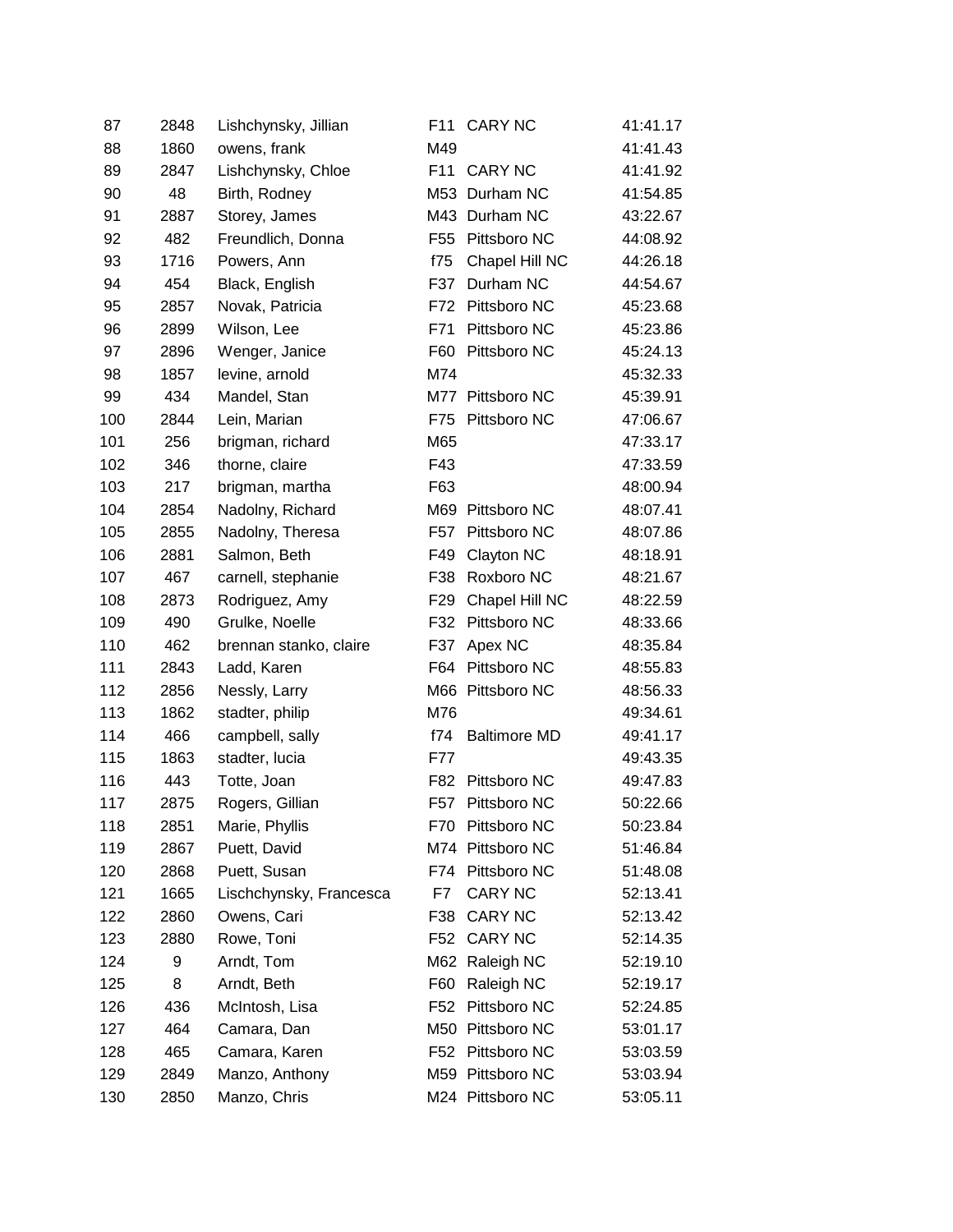| 131 | 1868 | martinson, andrew   | M32             |                       | 53:11.41    |
|-----|------|---------------------|-----------------|-----------------------|-------------|
| 132 | 446  | Ahern, Michael      | M41             | Mebane NC             | 53:13.41    |
| 133 | 1867 | collura, vincent    | M76             |                       | 53:52.66    |
| 134 | 431  | Hilario, Erica      | F32             | Pittsboro NC          | 54:09.66    |
| 135 | 438  | Moreno, Rosa        | F37             | Chapel Hill NC        | 54:10.91    |
| 136 | 1856 | colwell, chandra    | F38             |                       | 54:22.18    |
| 137 | 1855 | johnson, missy      | F43             |                       | 54:22.61    |
| 138 | 1757 | ellison, robyn      | F39             |                       | 54:22.67    |
| 139 | 2874 | Rogers, Eugene      |                 | M68 Pittsboro NC      | 54:29.59    |
| 140 | 432  | Lee, Tabatha        | F40             | Pittsboro NC          | 54:46.42    |
| 141 | 125  | Mills, Cherie       | F44             | Durham NC             | 54:46.68    |
| 142 | 497  | Hoffman, Ivy        | F <sub>55</sub> | Pittsboro NC          | 54:52.85    |
| 143 | 2871 | Ravetto, Alicia     | F <sub>56</sub> | Pittsboro NC          | 54:53.09    |
| 144 | 477  | Dunn, Jan           | F60             | Pittsboro NC          | 54:53.10    |
| 145 | 2879 | Rooze, Bonny        | F <sub>51</sub> | Pittsboro NC          | 54:53.58    |
| 146 | 491  | Hartwell, Catherine | F <sub>51</sub> | Durham NC             | 55:05.08    |
| 147 | 1854 | avery, liz          | F <sub>55</sub> |                       | 55:07.41    |
| 148 | 425  | Bolejack, Peggy     | F63             | Pittsboro NC          | 55:38.33    |
| 149 | 498  | Howlett, Amy        | F40             | Winston-Salem NC      | 55:40.92    |
| 150 | 1943 | King, Chris         | F51             | Greensboro NC         | 55:41.68    |
| 151 | 476  | Drewry, David       | M49             | Greensboro NC         | 55:45.91    |
| 152 | 456  | Blanton, Janice     | F61             | Archdale NC           | 55:45.92    |
| 153 | 2870 | Rathgeb, Jack       |                 | M62 Greensboro NC     | 55:46.86    |
| 154 | 445  | Adkins, Mark        |                 | M40 Greensboro NC     | 55:47.11    |
| 155 | 448  | Allison, Steven     |                 | M32 Mebane NC         | 55:49.92    |
| 156 | 447  | Allison, Marki      | F <sub>29</sub> | Mebane NC             | 55:50.41    |
| 157 | 426  | Brewer, Sharon      | F47             | Sanford NC            | 56:09.66    |
| 158 | 469  | Coppola, Barb       | F <sub>58</sub> | <b>WAKE FOREST NO</b> | 56:12.59    |
| 159 | 473  | Deal, Wayne         |                 | M62 WAKE FOREST NO    | 56:12.67    |
| 160 | 45   | Miller, Renee       |                 | F42 Chapel Hill NC    | 56:32.85    |
| 161 | 95   | miller, bev         | F39             |                       | 56:37.42    |
| 162 | 124  | miller, lee         | M39             |                       | 56:39.33    |
| 163 | 453  | Bender, Jennifer    | F35             | Siler City NC         | 56:40.68    |
| 164 | 452  | Bender, Allison     | F7              | Siler City NC         | 56:40.92    |
| 165 | 46   | Nahser, Stanton     | M20             | greensboro NC         | 57:03.42    |
| 166 | 49   | Dyess, Hannah       | F <sub>19</sub> | Chapel Hill NC        | 57:12.35    |
| 167 | 1858 | harlow, ed          | M39             |                       | 58:41.83    |
| 168 | 2891 | Tunstall, Maggie    | F71             | Pittsboro NC          | 58:46.59    |
| 169 | 442  | Rice, Cheryl        | F <sub>55</sub> | Pittsboro NC          | 59:00.09    |
| 170 | 2886 | Smith, Eve          | F49             | Pittsboro NC          | 59:51.42    |
| 171 | 1859 | smith, duncan       | M16             |                       | 59:53.17    |
| 172 | 1632 | Dryden, Nancy       | F67             | <b>Bradford PA</b>    | 01:02:07.10 |
| 173 | 2863 | Pogue, Joanne       | F81             | Pittsboro NC          | 01:04:40.17 |